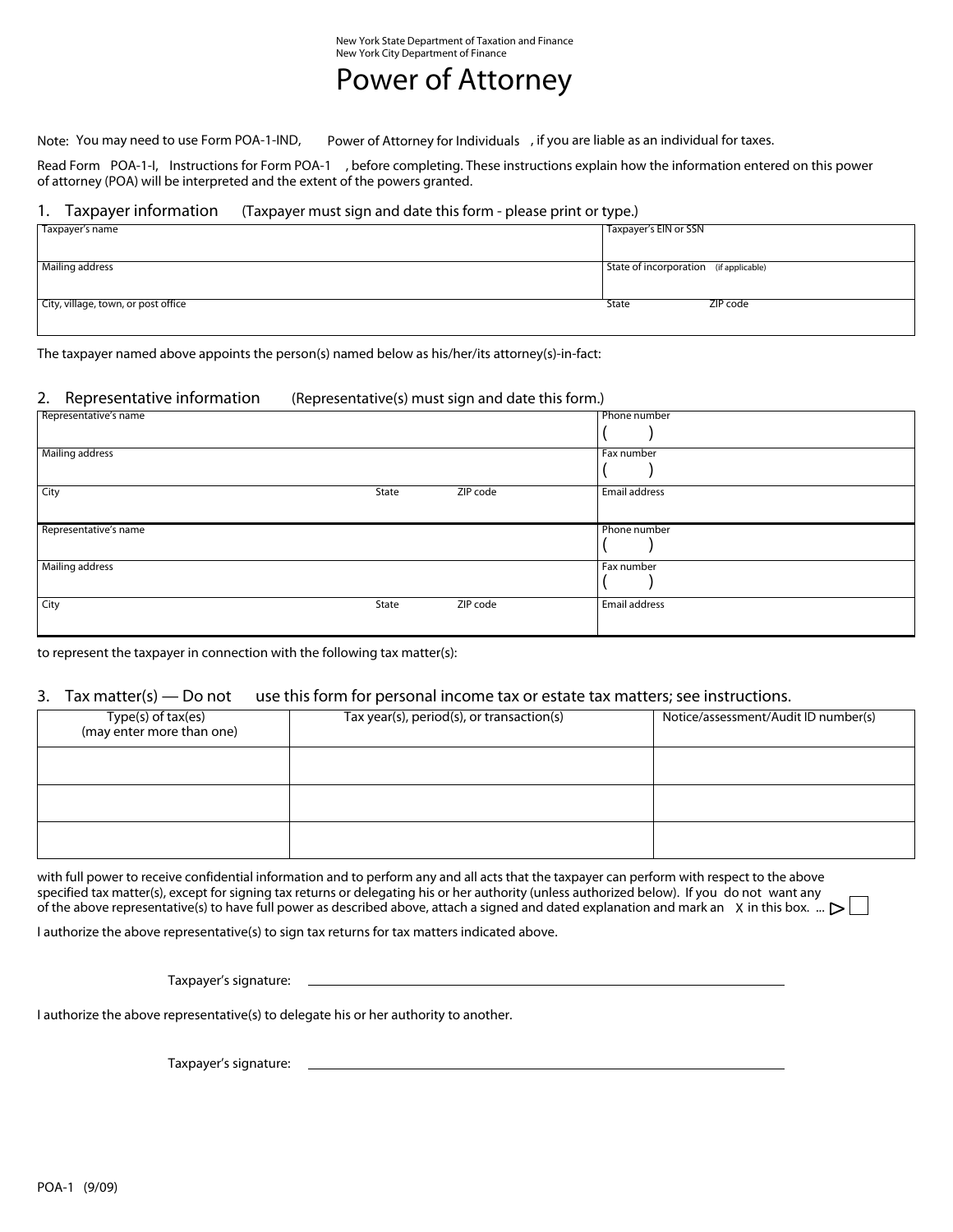#### 4. Retention/revocation of prior power(s) of attorney

This power of attorney (POA) only applies to tax matters administered by the New York State Tax Department, the New York City Department of Finance, or both. Executing and filing this POA revokes all powers of attorney previously executed and filed with an agency for the same tax matter(s) and year(s), period(s) or transaction(s) covered by this document. If there is an existing POA that you do not want revoked, attach a signed and dated copy of each POA you want to remain in effect and mark an X in this box. ..........

## 5. Notices and certain other communications

In those instances where statutory notices and certain other communications involving the tax matter(s) listed on page 1 are sent to a representative, these documents will be sent to the first representative named in section 2. If you do not want notices and certain other communications sent to the first representative, enter the name of the representative designated on page 1 (or on the attached power of attorney previously filed and remaining in effect) that you want to receive notices, etc.

Representative's name:

If you do not want notices and certain other communications to go to any representative, enter None on the line above.

#### 6. Taxpayer's signature

If the taxpayer named in section 1 is other than an individual:

I certify that I am acting in the capacity of a corporate officer, partner (except a limited partner), member or manager of a limited liability company, or fiduciary on behalf of the taxpayer, and that I have the authority to execute this power of attorney on behalf of the taxpayer.

| Signature                                                   | Taxpayer's phone number | Fax number           | Date |
|-------------------------------------------------------------|-------------------------|----------------------|------|
|                                                             |                         |                      |      |
|                                                             |                         |                      |      |
| <sup>1</sup> Type or print name of person signing this form |                         | Title, if applicable |      |
|                                                             |                         |                      |      |
|                                                             |                         |                      |      |

Affix corporate seal here, if applicable

 $\triangleright$ l

#### 7. Acknowledgment or witnessing the power of attorney

This power of attorney must be acknowledged before a notary public or witnessed by two disinterested individuals, unless the appointed representative is licensed to practice in New York State as an attorney-at-law, certified public accountant, public accountant, or is a New York State resident enrolled as an agent to practice before the Internal Revenue Service.

The person signing as the above taxpayer appeared before us and executed this power of attorney.

| Signature of witness                       |       |          | Signature of witness                       |       |          |
|--------------------------------------------|-------|----------|--------------------------------------------|-------|----------|
| Name of witness (type or print)            |       | Date     | Name of witness (type or print)            |       | Date     |
| Mailing address of witness (type or print) |       |          | Mailing address of witness (type or print) |       |          |
| City                                       | State | ZIP code | City                                       | State | ZIP code |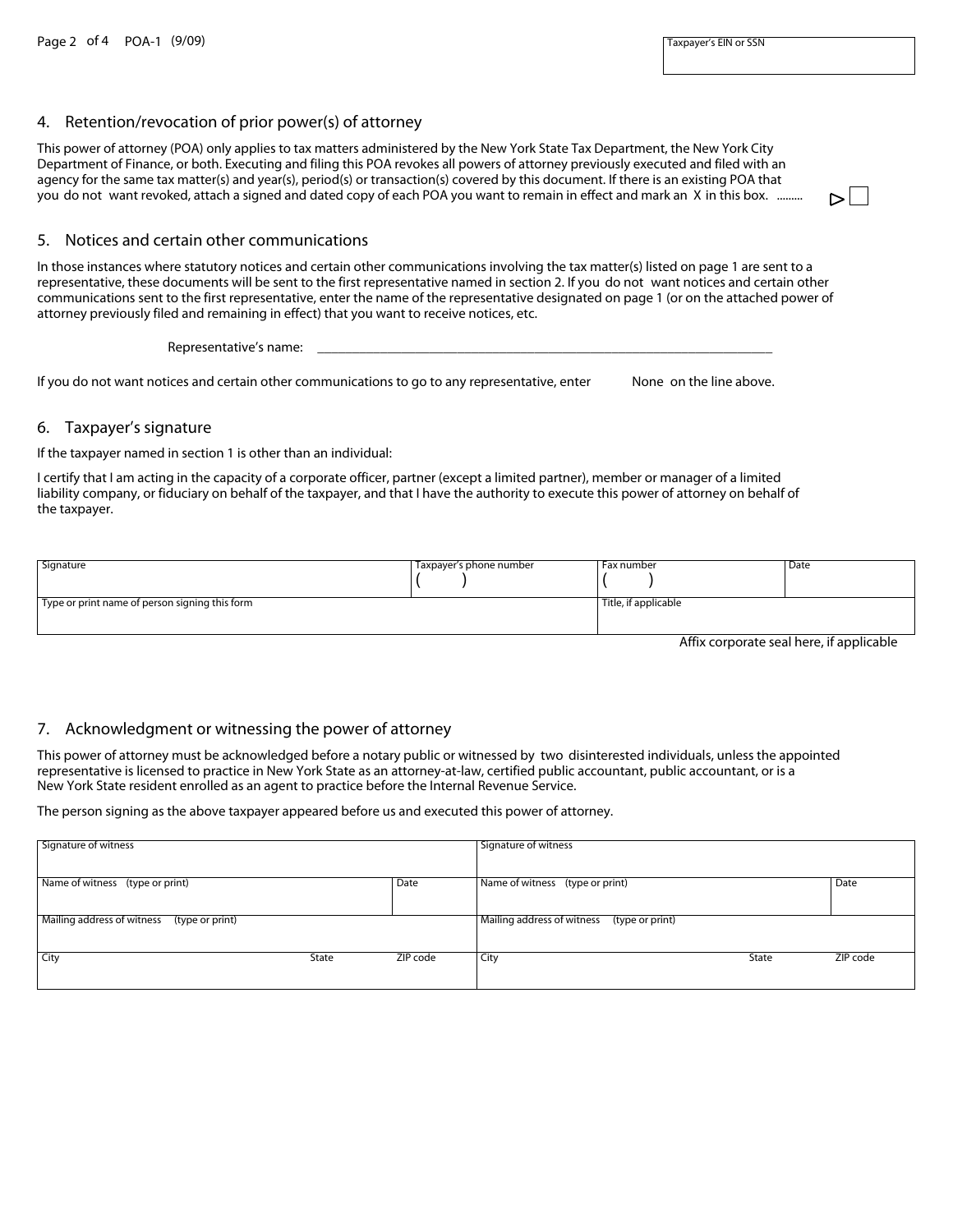|                            | Acknowledgment - individual                                                   |                      |
|----------------------------|-------------------------------------------------------------------------------|----------------------|
| State of                   | SS:                                                                           |                      |
| County of                  |                                                                               |                      |
| On this                    | day of                                                                        | before me personally |
| came,                      | to me known to be the person(s) described in the foregoing power of attorney; |                      |
|                            | and he/she/they acknowledged that he/she/they executed the same.              |                      |
|                            |                                                                               |                      |
| Signature of notary public |                                                                               | Date                 |
|                            |                                                                               |                      |
|                            |                                                                               |                      |
|                            | Notary public: affix stamp (or other indication of your notary authority)     |                      |
|                            |                                                                               |                      |
|                            |                                                                               |                      |
|                            |                                                                               |                      |
|                            |                                                                               |                      |
|                            | Acknowledgment - corporate                                                    |                      |
| State of                   | SS:                                                                           |                      |

| County of                          |                                                                                                                                              |                             |
|------------------------------------|----------------------------------------------------------------------------------------------------------------------------------------------|-----------------------------|
| On this                            | dav of                                                                                                                                       | before me personally        |
| came,                              | to me known, who, being by me duly sworn, did say that                                                                                       |                             |
| he/she resides at (insert address) |                                                                                                                                              |                             |
| that he/she is the                 | ot                                                                                                                                           | , the corporation described |
|                                    | in the foregoing power of attorney; and that he/she/they signed his/her/their name(s) thereto by authority of the board of directors of said |                             |
| corporation.                       |                                                                                                                                              |                             |
|                                    |                                                                                                                                              |                             |

| $\overline{\phantom{a}}$<br>Signature of notary public<br>.                             | Date |
|-----------------------------------------------------------------------------------------|------|
|                                                                                         |      |
|                                                                                         |      |
| <br>. .<br>Notan couplier<br>offiv stamp (or other indication of your petany authority) |      |

| Notary public: affix stamp (or other indication of your notary authority) |  |
|---------------------------------------------------------------------------|--|
|                                                                           |  |

|                                                             | Acknowledgment - limited liability company (LLC)                                                                                               |                      |
|-------------------------------------------------------------|------------------------------------------------------------------------------------------------------------------------------------------------|----------------------|
| State of                                                    | SS:                                                                                                                                            |                      |
| County of                                                   |                                                                                                                                                |                      |
| On this                                                     | day of                                                                                                                                         | before me personally |
| came,                                                       | to me known, who, being by me duly sworn, did say that                                                                                         |                      |
| he/she/they/it resides at (insert address)                  |                                                                                                                                                |                      |
| he/she/they is (are) empowered to and did execute the same. | that he/she/they/it is (are) a member(s) or manager(s) of the limited liability company described in the foregoing power of attorney; and that |                      |
|                                                             |                                                                                                                                                |                      |
| Signature of notary public                                  |                                                                                                                                                | I Date               |

| Date<br>. |
|-----------|
|           |
|           |
|           |

Notary public: affix stamp (or other indication of your notary authority)

| SS:<br>dav of<br>to me known, who, being by me duly sworn, did say that                                                                                                                                                                                                    | Acknowledgment — partnership/LLP |                      |  |
|----------------------------------------------------------------------------------------------------------------------------------------------------------------------------------------------------------------------------------------------------------------------------|----------------------------------|----------------------|--|
| State of<br>County of<br>On this<br>came,<br>he/she/they/it resides at (insert address)<br>that he/she/they is (are) a partner(s) of the partnership described in the foregoing power of attorney; and that he/she/they is (are) empowered<br>to and did execute the same. |                                  |                      |  |
|                                                                                                                                                                                                                                                                            |                                  |                      |  |
|                                                                                                                                                                                                                                                                            |                                  |                      |  |
|                                                                                                                                                                                                                                                                            |                                  | before me personally |  |
|                                                                                                                                                                                                                                                                            |                                  |                      |  |
|                                                                                                                                                                                                                                                                            |                                  |                      |  |
|                                                                                                                                                                                                                                                                            |                                  |                      |  |
|                                                                                                                                                                                                                                                                            |                                  |                      |  |
|                                                                                                                                                                                                                                                                            |                                  |                      |  |
| Signature of notary public<br>Date                                                                                                                                                                                                                                         |                                  |                      |  |

| $\overline{\phantom{a}}$<br>Signature of notary public | Date |
|--------------------------------------------------------|------|
|                                                        |      |
|                                                        |      |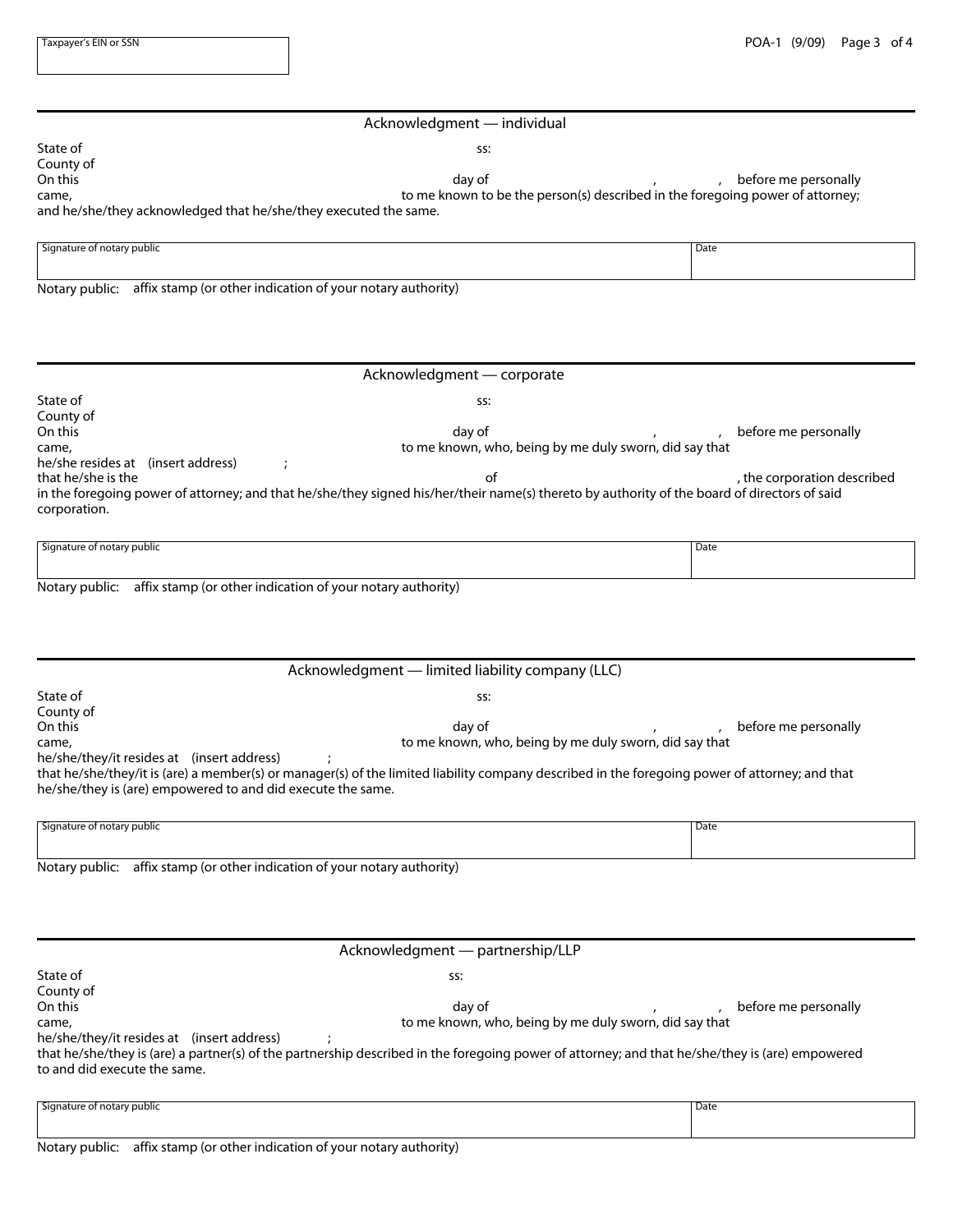#### 8. Declaration of representative (to be completed by representative)

I agree to represent the taxpayer named in section 6 in accordance with this power of attorney. I affirm that my representation will not violate the provisions of the Ethics in Government Act or section 2604(d) of the New York City Charter restricting appearances by a former government employee before his or her former agency. I have read a summary of these restrictions reproduced in the instructions to this form.

I am (indicate all that apply) :

- 1 an attorney-at-law licensed to practice in New York State
- 2 a certified public accountant duly qualified to practice in New York State
- 3 a public accountant enrolled with the New York State Education Department
- 4 an agent enrolled to practice before the Internal Revenue Service
- 5 an employee not a corporate officer (if the taxpayer is a corporation)
- 6 other:

| Designation(s)<br>(use number(s)<br>from above list) | Representative's<br>PTIN, SSN, or EIN | Signature | Date |
|------------------------------------------------------|---------------------------------------|-----------|------|
|                                                      |                                       |           |      |
|                                                      |                                       |           |      |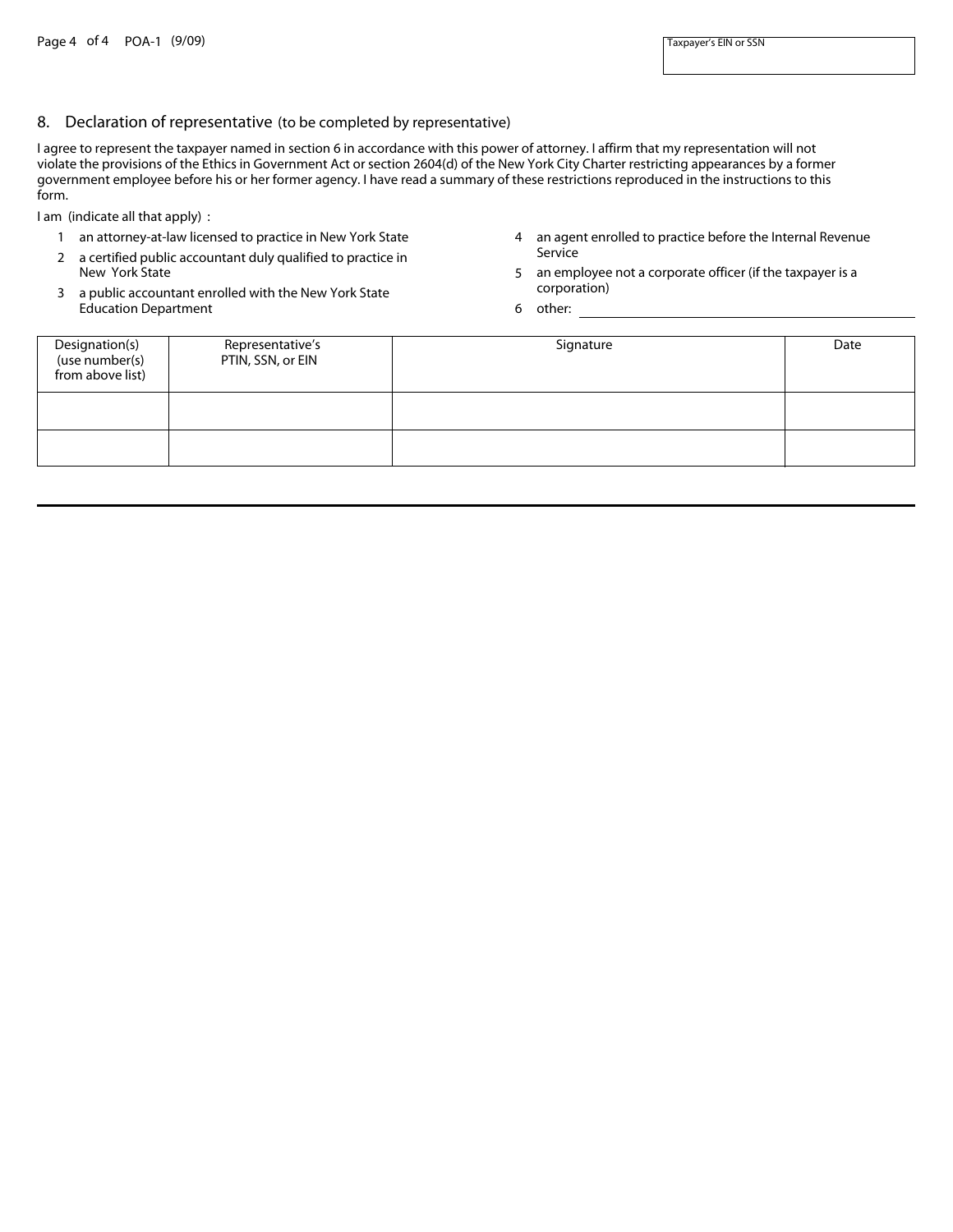# Instructions for Form POA-1

Power of Attorney

## General information

Note: Do not use this form for the following:

personal income tax matters;

tax matters where you are liable as an individual for taxes such as New York State (NYS) real estate transfer tax, mortgage recording tax, New York City (NYC) real property transfer tax, or NYC unincorporated business tax; or

tax matters where you are individually liable as a responsible person for taxes such as withholding tax, sales and use tax, or motor fuel tax.

You must use Form POA -1-IND, Power of Attorney for Individuals , as evidence that the individual(s) named as representative(s) has the authority to obligate, bind, or appear on your behalf for the tax matters administered by NYS Tax Department, NYC Department of Finance, or both listed above.

Use Form POA-1, Power of Attorney , as evidence that the individual(s) named as representative(s) has the authority to obligate, bind, or appear on behalf of a business or other entity.

The individual(s) named as representative(s) may receive confidential information concerning your taxes. Unless you indicate otherwise, he or she may also perform any and all acts you can perform, including consenting to extend the time to assess tax, or executing consents that agree to a tax adjustment. Representatives may sign returns or delegate authority only if specifically authorized on the power of attorney (POA). See Limitations. Note: Authorizing someone to represent you by a POA does not relieve you of your tax obligations.

Form POA-1 will not be required when an individual appears with the taxpayer or with an individual who is authorized to act on behalf of the taxpayer. For example, Form POA - 1 would not be required for an individual who appears on behalf of a corporate taxpayer with an authorized corporate officer. In addition, Form POA -1 is not required when an individual merely furnishes information, or prepares a report or return for the taxpayer.

Fiduciaries — A fiduciary (trustee, receiver, or guardian) stands in the position of a taxpayer and acts as the taxpayer. Therefore, a fiduciary does not act as a representative and should not file a POA. If a fiduciary wants to authorize an individual to represent or act on behalf of the entity, a POA must be filed and signed by the fiduciary acting in the position of the taxpayer.

Filing Form POA -1 — File the original Form POA -1 with the office of the agency in which a matter is pending. If this POA covers tax matters administered by both the NYS Tax Department and the NYC Department of Finance, a copy of Form POA -1 must be filed with each agency. A photocopy or facsimile transmission (fax) is also acceptable. Form POA -1 should be filed in a conspicuous manner. It should not be attached to or incorporated in any return, report, or other document that is routinely filed unless the return, report, or other document specifically provides for such attachment or incorporation. Sign and date all copies of documents attached to Form POA -1.

## Specific instructions

## 1. Taxpayer information

Sole proprietorships — If you run a business as a sole proprietorship, print or type your name, including a dba (doing business as) if applicable, social security number (SSN) or employer identification number (EIN), and mailing address in the space provided.

Corporations, partnerships, limited liability companies, or associations — Enter the legal name, EIN, and business address.

#### Trusts — Enter the name and EIN of the trust, and the name, title, and address of the trustee.

Note: Enter your SSN or EIN on all pages.

Estates — Use Form ET-14, Estate Tax Power of Attorney , for all estate tax matters.

## 2. Representative information

Enter your representative's name, mailing address (including firm name, if applicable), telephone number, fax number, and email address, if applicable. Only individuals may be named as representatives. You may not appoint a firm to represent you.

All representatives appointed will be deemed to be acting severally, unless Form POA -1 clearly indicates that all representatives are required to act jointly.

## 3. Tax matter(s)

Enter the tax type (corporation, sales, etc.). Do not use this form for tax matters involving personal income tax or estate tax . You may enter more than one tax type. Also enter the tax year(s) or tax period(s), or transaction(s) covered by this POA. If applicable, enter the notice, assessment, or Audit ID number(s) in the last column.

If you designate only a specific tax and no tax year or period, the POA will apply to all tax years and periods. If you designate only a specific tax year or period and not a specific tax type, the POA will apply to all situations for the designated tax year or period, except for situations where you are liable as an individual (that is, not on behalf of a business or other entity). If you do not designate either a tax type or a tax period, the POA will apply to all taxes and all periods, except for situations where you are liable as an individual.

Certain taxes, like the real estate transfer tax, do not have a tax period or year, but are based on a specific transaction. In that situation, enter the date of conveyance in the Tax year(s), period(s), or transaction(s) column.

#### Examples:

- 1. You receive an assessment for unpaid franchise taxes for tax year 2007. Your records indicate that it is due to an uncredited overpayment from your 2006 taxes. You are designating POA to the representative for a specific tax type, tax years and assessment.
- 2. You want your representative to handle all tax matters for the years you had an S corporation in New York.

| Type(s) of tax(es)<br>(may enter more than one) | Tax year(s), period(s),<br>or transaction(s) | Notice/<br>assessment/Audit ID<br>number(s) |
|-------------------------------------------------|----------------------------------------------|---------------------------------------------|
| Franchise tax                                   | 2006, 2007                                   | 9999999999                                  |
|                                                 | 2000, 2001, 2002                             |                                             |

Limitations — This POA authorizes the representative(s) you appointed to act for you for the tax matters indicated with the exception of signing returns or delegating authority. You must sign the specific authorization line if you want your representative to sign tax returns for you or if you want your representative to have the authority to delegate his or her authority to someone else. If you intend to limit the authority in any other way, mark an  $X$  in the box and attach a complete explanation (signed and dated), stating the specific restrictions. A representative named in Form POA-1 may delegate the powers given to him or her only if the taxpayer specifically authorizes delegation by signing on the line indicated in section 3. A representative does not need the consent of any other representative to make a delegation.

## 4. Retention/revocation of prior power(s) of attorney

This POA only applies to tax matters administered by the NYS Tax Department, the NYC Department of Finance, or both. Executing and filing this POA with an agency revokes all POAs previously executed